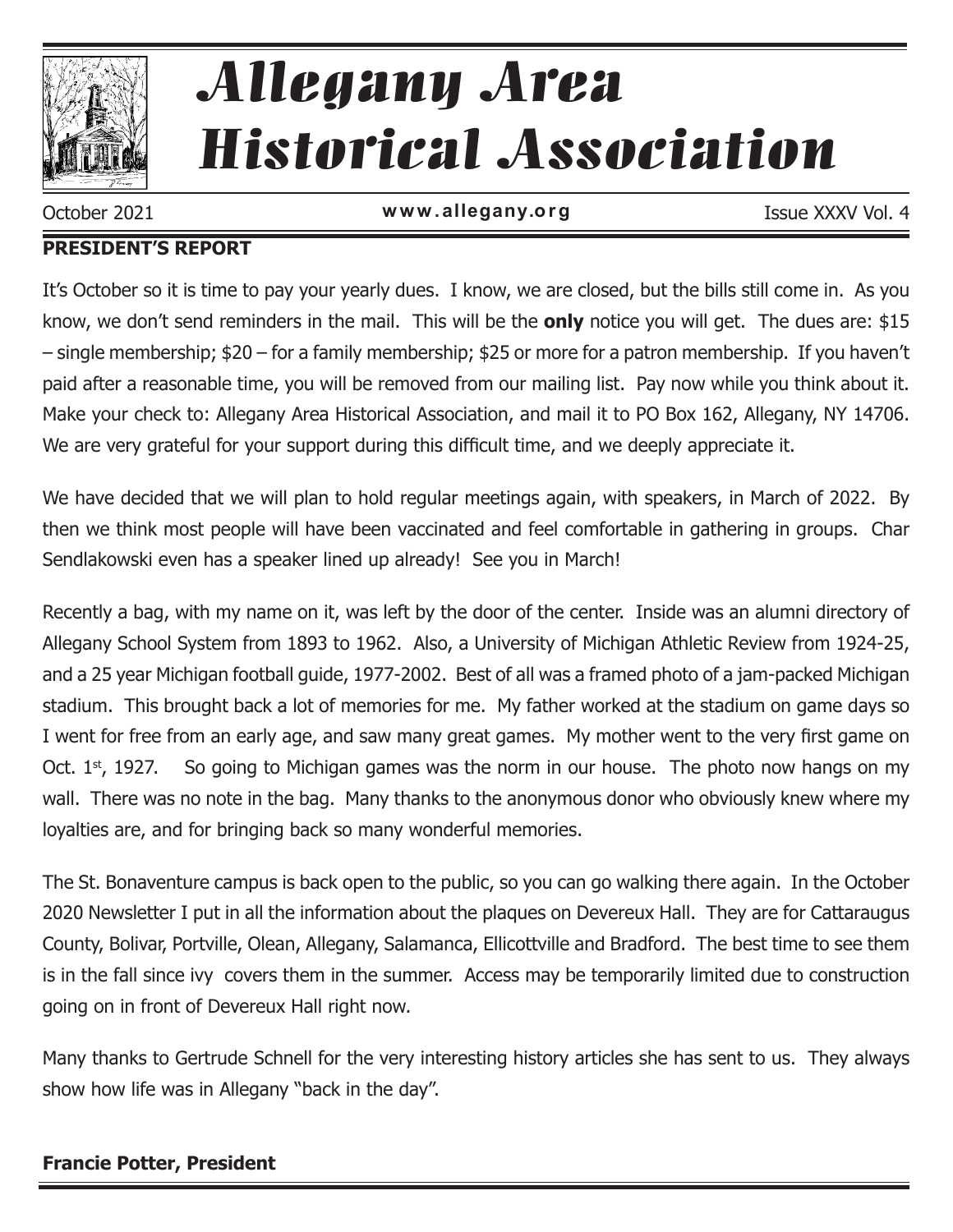#### **LETTERS**

In 2004 the association published Tales of War and Confinement from World War II. Most of it was the result of an Eagle Scout project by Amit Patel, with letters to the Allegany Citizen from Richard "Richie" Boser and Clem Martiny. Richie was in the service for 5 years and participated in the invasions of North Africa, Sicily and was part of the second wave onto Omaha Beach. After he returned home, he became Allegany's first letter carrier.

He also corresponded with a former teacher, Miss Irene Schnell. Irene wrote to many of her former students and several wrote back to her. We are fortunate to have some of these letters in our files, and thought you would like to read them. Enjoy.

#### **Post card dated October 7, 1940 –**

Dear Miss Schnell: The Army isn't so bad, the fort is on the coast of N.Y. Bay. Having loads of fun riding the subways. Was up on 42<sup>nd</sup> St. and Broadway to see Mickey Rooney in Person. Never seen so many taxis in my life.

Richard Boser

#### **V-Mail dated October 5, 1942 –**

"Somewhere in Scotland"

Dear Miss Schnell: Believe it or not, it's me. I've finally found time to write you a few words and to say Hello. I'm on Guard Duty today and on my time off I have had time to catch up on a few of my letters. I have been thinking of you, Miss St. John, Miss --- and Miss Pollina every since Bette wrote me that several of you were leaving the school. Since then I have learned that Miss St. John and Miss Pollina are no longer with you. When you write them, be sure and tell them that I was asking about them and sent my best regards. As soon as Bette sends me their addresses, I intend writing them a few lines. Bette probably told you that Carl Jones and Bob Nolder are over here also and that we were stationed in Southern England. Since then we have moved to Scotland and I believe this country is the most beautiful I have ever seen. The Mts. Reach so high into the sky that they have snow on the tops of them. The homes and the country is a sight I shall never forget. The Scottish people are very nice to us and the Scottish lassies really go for the American soldiers. Their greatest desire is to marry an American and to go to America. The Scotch whiskey is great stuff, one shot of it makes a guy's hair stand straight up. I'm a tea drinker myself, that's about all we get at our meals. We've had several real air raid alerts since we came overseas and at night the usual Black Out. The weather is very changeable, and gum, beer and most sweets are very hard to get. The paper is running out so guess I had better close. Write. Good luck as ever. "Richie".

#### **Letter dated Sunday, Nov. 29, 1942**

Dear Miss Schnell: Your most welcome letter arrived several days ago and I sure was glad to hear from you. By now you probably know that I'm in North Africa and have been in action. Our being so far from England is the reason for your letter taking so long in reaching me. When we were in England the usual time a V letter or air mail letter took in reaching me was seven to ten days. At the present there is no Vmail from the states reaches us all O.K. Today being Sunday, a gang of us fellows made the trip into



Richard "Richie" Boser photo courtesy of Carol Boser Watson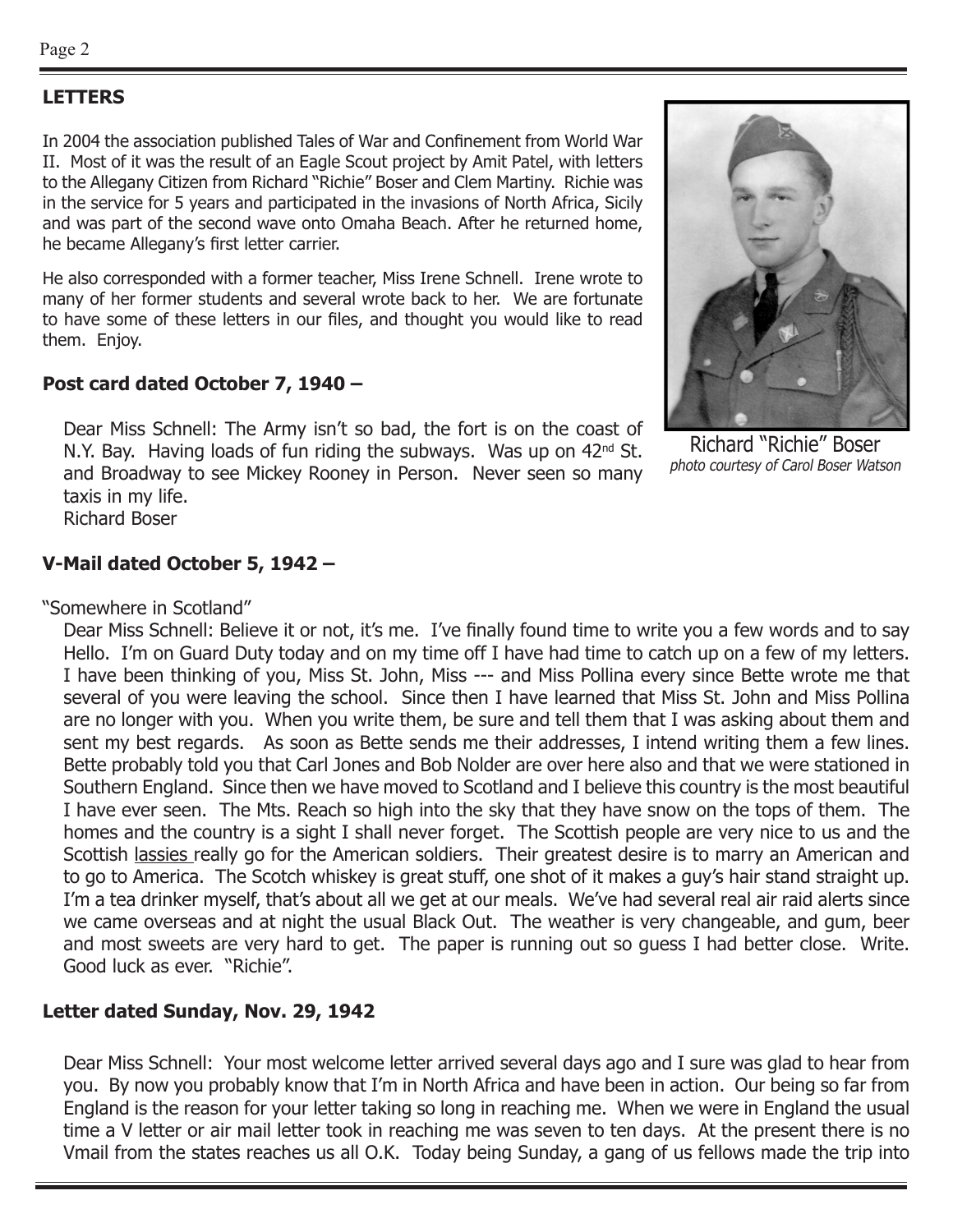town to attend Mass at a little French church in the center of town. The Mass is said by our Regimental chaplain and is attended by around 75 French people and several hundred Yankees. Due to the war, they were all women and the sang the Mass in French. Of course, it was all Greek to me but we appreciated it very much and there is a Corp. from the Regt. Who serves at the Mass and speaks to the people in French. I can't begin to tell you what a beautiful church these French people have. They are fighting with us as you know, and like us Americans very much. They are taking good care of the American soldiers' graves who lost their life in the battle by putting fresh flowers on their graves daily.

I saw Carl Jones on the way back from church today. He sure is getting fat and has taken advantage of this warm climate by getting a good sun tan. He also has grown a mustache which has changed his looks a lot. Bob Nolder is still with him, and my Buddy who was home with me several times is still here with me.

The days here are fairly warm but the nights are cold and just above freezing. Nov., Dec., and January is the rainy season here and four days ago I washed several articles of clothing and they just dried out today after the rain had given them a good rinsing.

Last week our first mail arrived here in Africa and I got 28 V letters so far. I have several packages on the way and some of them are probably at A.P.O. now. I know of 3 of them that is down in Davy Jones locker due to the sinking of a mail boat with all mail dated from Sept.  $15<sup>th</sup>$  to Oct. 3 on it.

Gosh but I'd sure give \$10 to be able to sleep in a bed and between two white sheets again. We are still sleeping in Pup tents and on the ground. But it makes us fellows pretty rugged and some day when the war is over, the truth will come out about our Division and just what part we are playing in this war.

This French money is much easier to catch on to than the English money was. We have been paid in overprinted (Special) U.S. currency. The paper money is the only difference from the money back in the states and it's the seal. In the states it's blue and over here it's gold. The monetary system is based on the "franc" – one franc is equivalent to 100 "Centimes" and in the American dollar there are 75 "franc". I am enclosing a new 20 franc note for you to keep as a souvenir. In our money it is worth 26 2/3 cents.

These Arabs are a bunch of chiselers, when we first arrived here in North Africa eggs were 1½ franc each but they've gotten pretty wise to us Americans, and now they want 6 franc each (or 8 cents in our money). Tangerines are plentiful and I eat on the average of two dozen each day. They charge 1 franc each for them but usually they'll give you a bargain on a bushel of them. I personally don't like them. They never shave, wash nor wear any shoes, and seeing that I can't talk their language, I'm compelled to act crazy because of all the motions that I have to go through in order to buy something from them.

Thanksgiving was just another day for us, we were minus the Turkey, chicken, cigarettes, etc., and it went by almost unnoticed. But the Army will make up for it just as soon as they get their rations in.

It's getting dark fast so guess I had better close. Carl told me to say Hello when I wrote you. Please excuse the writing paper but this is all I could buy over here in Africa. Tell Miss Hardy and any one who asks about me that I said Hello and that I wish them all (especially you) a very merry Xmas and a Happy New Year. It'll probably be a long time before I'll be able to write again but I'll write when I can even though it may only be a card. Thanks again for writing and the Best of luck to you. As ever, "Richie".

#### **Letter dated March 15, 1943**

#### Dear Miss Schnell: (P.S. my best regards to all the family and your neighbors).

It sure seems like I owe everybody a letter. I received your V letter that was photographed dated Nov.  $29<sup>th</sup>$ , also your V letters not photographed dated Dec.  $20<sup>th</sup>$  and Jan. 2<sup>nd</sup> and I sure was proud to hear from you so often. Your 3 letters have arrived at different times but it has been impossible to write you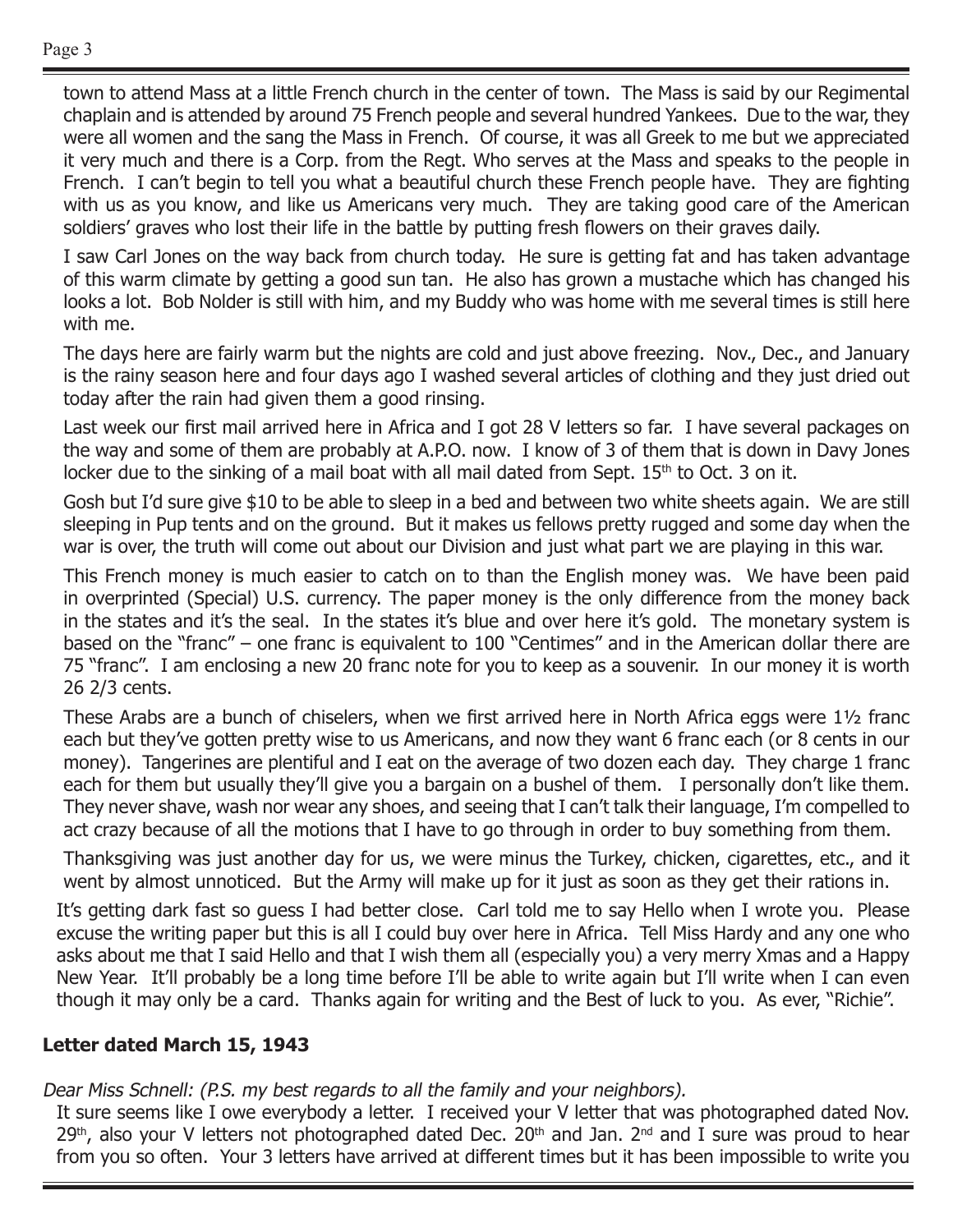because of my presence here at the front. It has been two weeks since I have been able to write home but I try my darndest to keep in touch with my sister, Bette, and my gal friend Junie Bockmier. I guess Bette has kept you pretty well informed of my whereabouts here in Africa. We have been up here since before the New Year and have seen plenty of action. By now Bette has probably told you all about the tank battle that us Allegany boys were in so I won't bother to tell you all about it. Carl Jones is here in the 1<sup>st</sup> Bn. With m and is now a Staff Sgt., 1<sup>st</sup> Bn Hdg. 18 Inf A.P.O.  $#1$ , % Postmaster N.Y.C. He told me that he was expecting a letter from you. He was transferred over to this Bn. Shortly after they were badly beaten on Xmas day. My buddy who was in Allegany with me several times is on the injured list but is coming along O.K. We are at present behind the front lines for a Rest and we got our Replacements in a couple of days ago. Mail hasn't been going out in the past couple of days but this letter will be ready to go as soon as they call for the outgoing mail. We were paid a couple of days ago and I drew \$9 for 2 months. Of course my \$25 allotment, insurance, etc., had been deducted but we were paid under the old value of the franc, 75 franc to the dollar. The value of the French money at the present is 50 franc to the dollar. The 20 franc that I sent you is valued at 40 cents instead of the former 26 2/3 cents. I made a \$60 money order out to Bette. \$30 goes to Ruth towards her graduation and \$10 to Bette, Ruth and Laura as my Xmas present to them. When I get paid for Feb. and March, I intend sending Ruthie \$25 more because I want her to graduate in style the same as the other more fortunate girls in her class. I had intended sending each of my sisters, sisters-in-law and girlfriend, also Ma Doran and my step-mother in Olean each a dz. Roses or a corsage for Easter but I can't get a money order and I can't send francs so I had to call it all off. So I put it for safe keeping in the Quartermasters. Maybe later on I can do something for them to show my appreciation. I hope you understand why I have been unable to write before and more often. Yours for Victory "Richie".

To read all the letters Richie sent home to the Allegany Citizen about his time in service, contact AAHA at Alleganyheritagecenter@gmailcom to obtain a copy of Tales of War and Confinement from World War II.



Another history article from Gertrude Schnell – enjoy!

#### **St. Bonaventure University**

St. Bonaventure College (University) played a big part in my families life as it did in many other families in the Allegany area. When my great-grandfather, Joseph Reihle, came to America from the Alsace-Lorraine region of Germany in the mid-1840's, the only Catholic church in the Allegany area was at the college. The family attended the church when the weather permitted them to travel from the Lower Birch Run Road. In 1894 my grandmother, Delia Rehler and Frederick Schnell were married in the church and their family attended until it burned in 1930. Then in 1931 they attended the new St. Bonaventure Church in Allegany.

In the mid-1920s my aunt Irene Schnell was in some of the first classes at the college that allowed women to attend. The women had to sit in the classrooms behind the men. There were no restrooms on campus for women on campus. One of the women lived nearby so the restrooms were at her house. At graduation the women had to walk behind the men.

In 1955 I started classes at the University. They were held in wooden barracks that had been built for G.I.'s after World War II. Some professors still had women sitting behind the men. Times changed quickly and women were welcomed everywhere on campus and were treated as equals with the men.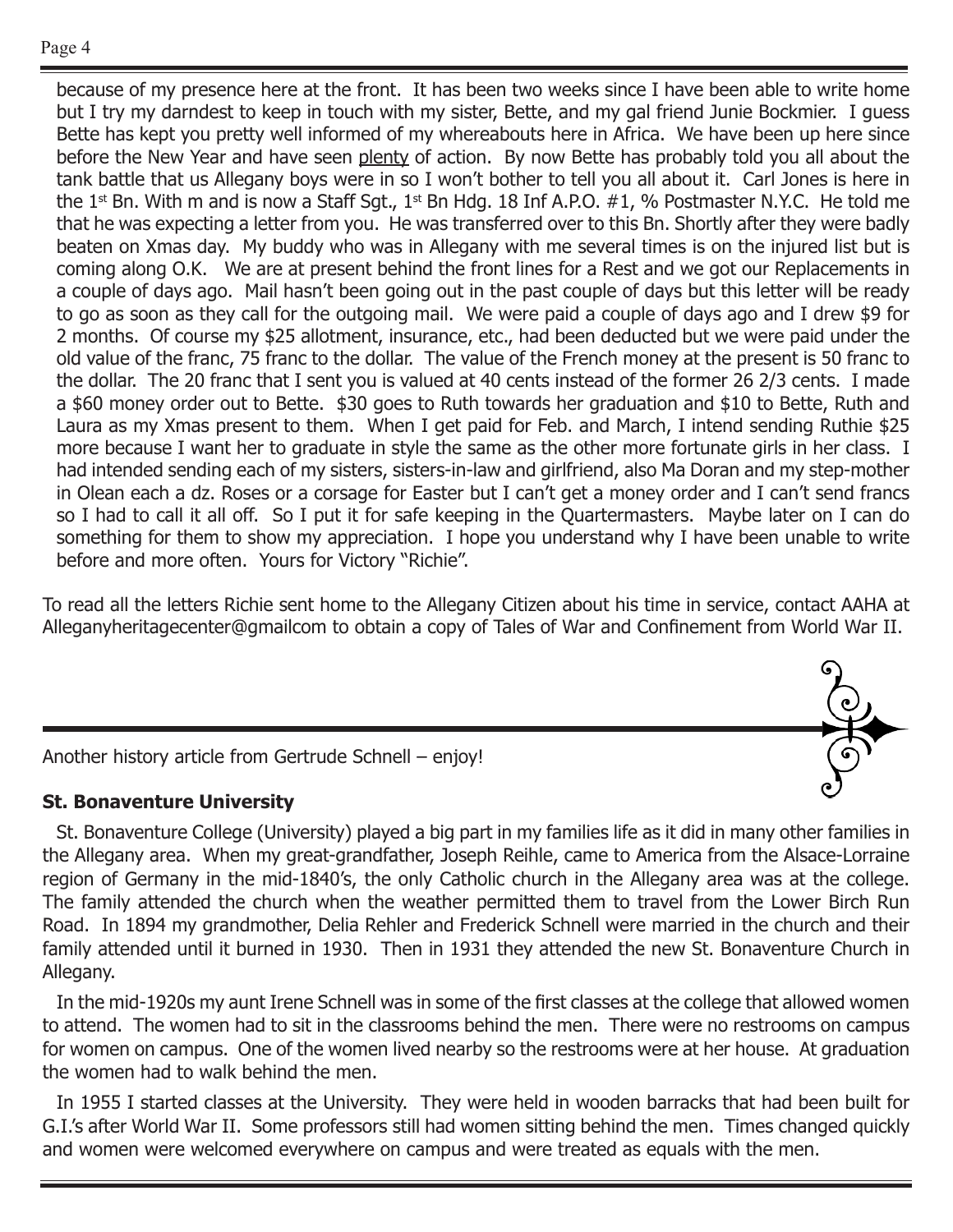

*For: Janet E. Schuman From: Edmund and Theresa Memmott Edwin Hardiman Clair Schuman Gerald Mullerer Mr. and Mrs. Victor Stebbins William and Kathleen Giardini* *For: Janet Kopec From: Francie Potter*

*For: Pat Premo From: Sue and Bob Kalman*



Breakfast With Her Children by Erma Bombeck

There are three things that are overrated in the country: sex, the FBI and mothers who get up to get their children's breakfasts in the morning. I made public the fact that once a year at Christmas, I had breakfast with my children, passed out a few candy canes and told them if they were good, they would see me again next year.

The mail was positively threatening. It seems there is something un-American about sacking in while your children run barefoot through the breakfast cereal and the plastic toys. Pressured by public opinion, I decided this week to get up and have breakfast with my kids. I put on a robe, shuffled out to the kitchen, steadied myself on the door frame and announced, "I am here."

"Who is it?" asked one son. "Snow White lives!" observed another. "Are you all right?" asked my daughter. "or is your mattress on fire?" "What do you want for breakfast?" I asked numbly. "I already got it. Leftover pecan pie and catsup sandwich." I opened a window and breathed deeply.

 "Will you get the phone?" shouted my daughter. "It's Gloria," I related, "she wants to know what you're wearing." "Tell her the brown skirt and tangerine sweater set." "She said she's wearing bright green and you'll clash when you walk down the hall." "Then tell her the gray skirt and the yellow sweater set." "She said those are Beaverbrook's colors and there's a game after school." "Then tell her......." "Tell her yourself" I said, slumping in a chair.

"Can you iron this?" asked a son. "It's my gym clothes." The stench made my eyes smart. "Where did you get these?" "In the clothes hamper, but they were on top."

Someone was hammering on the bathroom door. "Will you get out of there so I can get my bike lock out of the pants I wore yesterday?"

"Not until you pay me the 20 cents you borrowed for lunch." "Hey, Mom, we're running late, could you give us a ride?" Numbly I forced a cup of coffee to my lips. My hands shook. "I knew she couldn't hack it" said one. "See you next Christmas," said the other two.